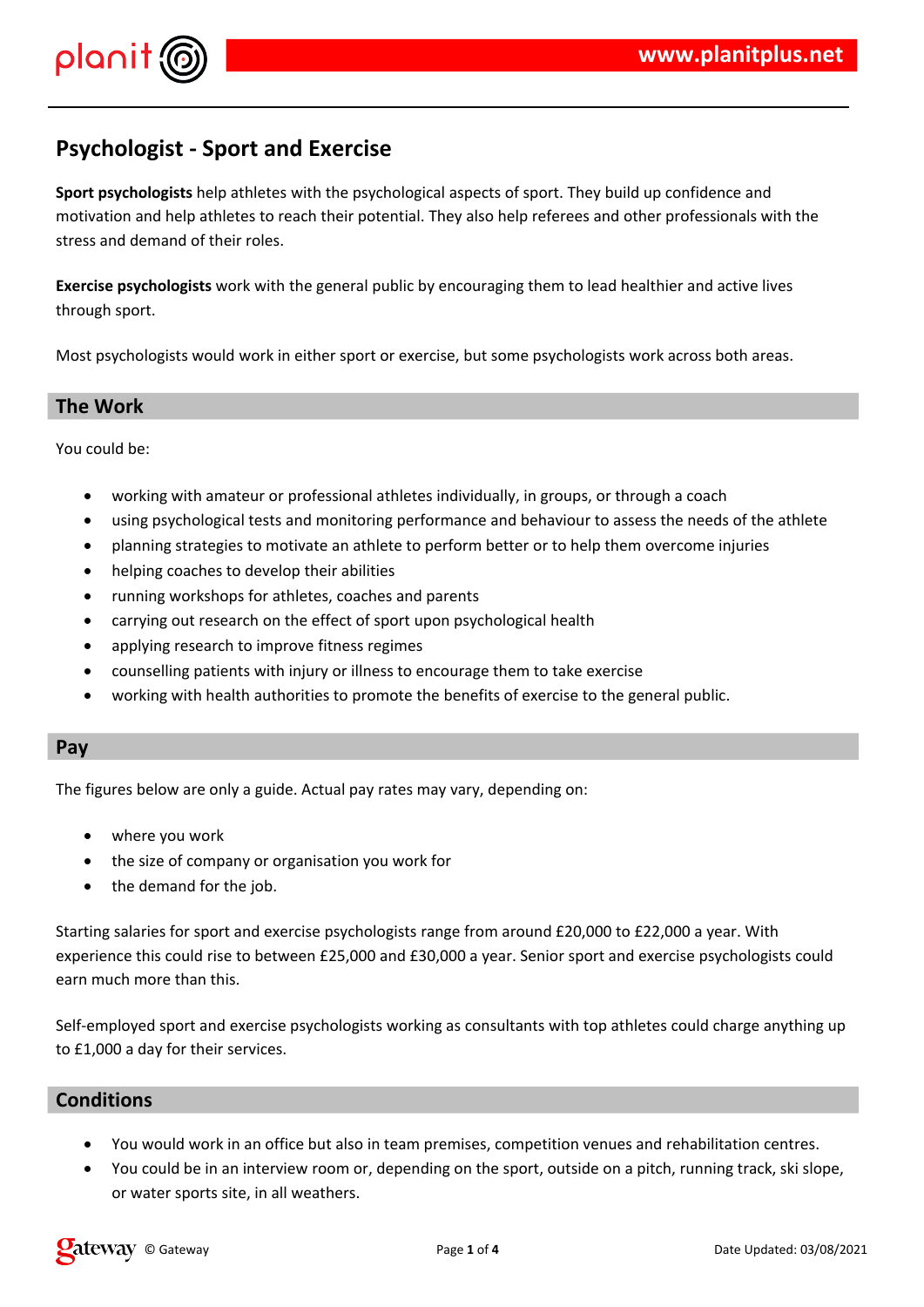```
1 " \begin{array}{ccc} 1 & \cdots & \cdots & \cdots \\ \vdots & \ddots & \ddots & \ddots \\ \vdots & \ddots & \ddots & \ddots \\ \vdots & \ddots & \ddots & \ddots \end{array}
```

```
( $
                                                                \overline{2}\overline{\mathbf{c}}3 1! !
 \frac{1}{2} \frac{1}{2} \frac{1}{2} \frac{1}{2} \frac{1}{2} \frac{1}{2} \frac{1}{2} \frac{1}{2} \frac{1}{2} \frac{1}{2} \frac{1}{2} \frac{1}{2} \frac{1}{2} \frac{1}{2} \frac{1}{2} \frac{1}{2} \frac{1}{2} \frac{1}{2} \frac{1}{2} \frac{1}{2} \frac{1}{2} \frac{1}{2} 1 \t1\sim 10^{-10} M _\odotI Service
\star#!! # ! $ & ! 3 " ! 4
                                                                \sim 18<sup>8</sup>7!\overline{\phantom{a}}, \frac{1}{1} \frac{1}{1} #
                                                                     \mathbf{I}% ,2, 9 \vdots \vdots \vdots \vdots \vdots\left( \begin{array}{ccc} 0 & 0 & 0 \\ 0 & 0 & 0 \end{array} \right) , where \left( \begin{array}{ccc} 0 & 0 & 0 \\ 0 & 0 & 0 \end{array} \right) , where \left( \begin{array}{ccc} 0 & 0 & 0 \\ 0 & 0 & 0 \end{array} \right)\begin{array}{cccc}\n & & \# & \\
\star & & \vdots & \# \\
\end{array}5 \qquad \qquad 1 \qquad\frac{1}{2}, \frac{1}{2}, \frac{1}{2}, \frac{1}{2}\mathbf{u}^{\dagger}\frac{1}{2} #
                                                                                                                               \%,
                                                                               \begin{array}{c|cc} 1 & 1 & 5 \\ \hline \end{array}\begin{array}{cc} n & & \\ & n & 1 \end{array}1 5 1 315 54
                    \sim 1\overline{\mathcal{S}}\frac{1}{10}\langle \cdot, \cdot \rangle . In the \langle \cdot, \cdot \rangle\left(8<sup>8</sup>\frac{1}{2} 5 1 \frac{1}{2} 1 \frac{1}{2} 1
                   \begin{array}{cccccccccccc} \text{\$} & & & & \text{\$} & & & \text{\$} & & & \text{\$} & & \text{\$} & & \text{\$} & & \text{\$} & & \text{\$} & & \text{\$} & & \text{\$} & & \text{\$} & & \text{\$} & & \text{\$} & & \text{\$} & & \text{\$} & & \text{\$} & & \text{\$} & & \text{\$} & & \text{\$} & & \text{\$} & & \text{\$} & & \text{\$} & & \text{\$} & & \text{\$} & & \text{\$} & & \text{\$} & & \text{\$} & & \text{\$} & & \text{\$} & & \text{\$\frac{1}{2} &
   \Omega_{\rm{max}}=1 .
                                                                                                                                                                              \overline{2}\mathbf{u} = \mathbf{I} .
```
 $\frac{1}{2}$   $\frac{1}{2}$ 

 $\ddot{\phantom{a}}$  $\overline{(\ }$ 

 $($  !



 $\mathbb{R}^n$  . In the set of the set of the set of the set of the set of the set of the set of the set of the set of the set of the set of the set of the set of the set of the set of the set of the set of the set of the set

 $\frac{1}{2}$   $\frac{1}{2}$  & 8. ! "" ! ! \$

 $\mathbf{u}$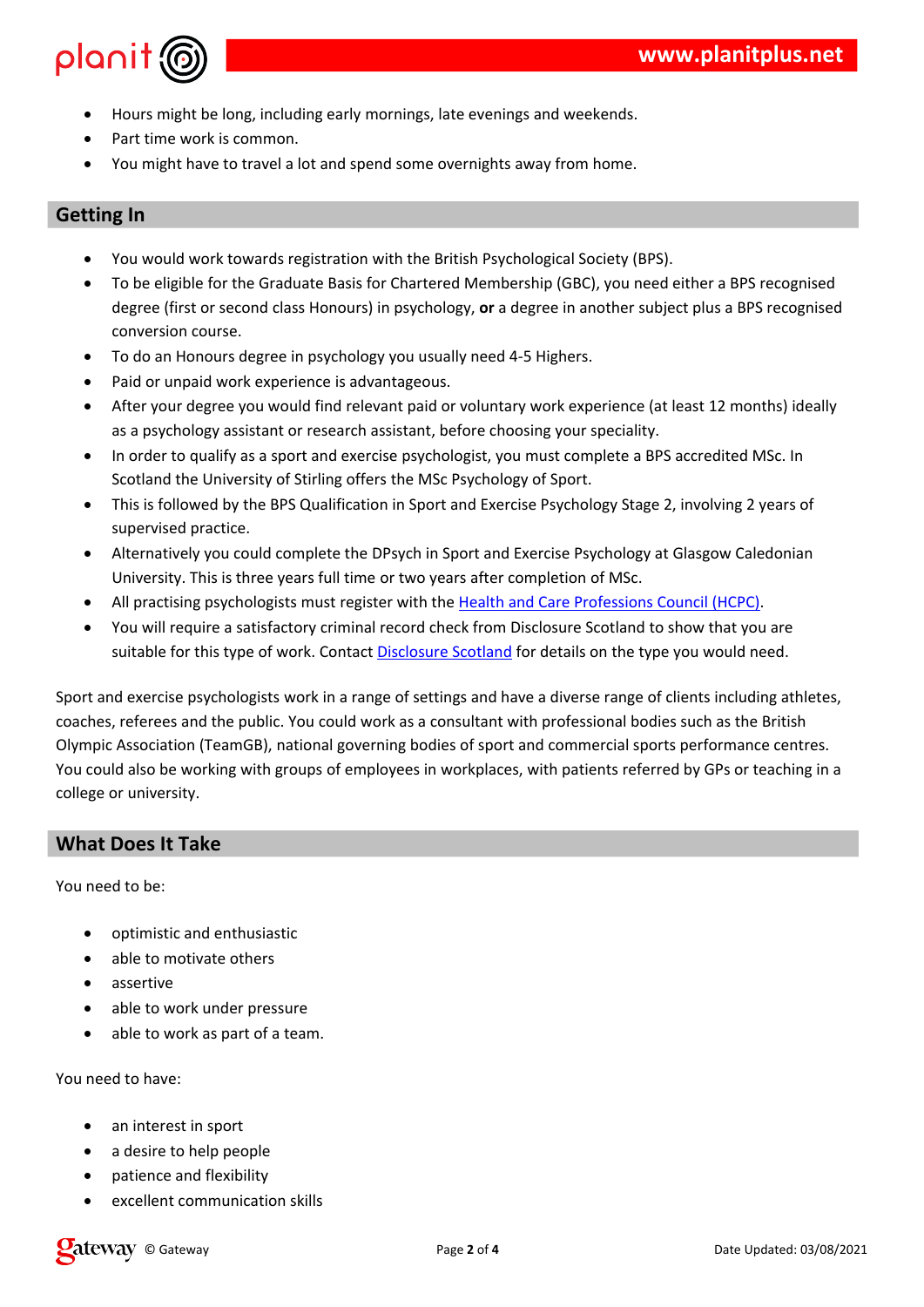



- a relaxed, encouraging attitude
- an analytical approach, to identify strategies which will help athletes.

# **Training**

- Once you have achieved Chartered Membership of the BPS you will continue to learn and train during your career through a programme of Continuous Professional Development (CPD).
- You will need to keep up to date with research on a wide range of conditions and developments in the treatment of these conditions.

## **Getting On**

- After gaining experience and accreditation, you might move on to consultancy work.
- Most private consultants also do other work such as teaching or research.

## **Contacts**

**British Association of Sport and Exercise Sciences (BASES)** Tel: 0113 8126162 Email: enquiries@bases.org.uk Website: www.bases.org.uk Twitter: @basesuk Facebook: www.facebook.com/basesuk

#### **British Psychological Society**

Tel: 0116 254 9568 Email: info@bps.org.uk Website: www.bps.org.uk Website (2): careers.bps.org.uk Twitter: @BPSOfficial Facebook: www.facebook.com/OfficialBPS

#### **NHS Scotland Careers**

Website: www.careers.nhs.scot Website (2): jobs.scot.nhs.uk Twitter: @NHSScotCareers